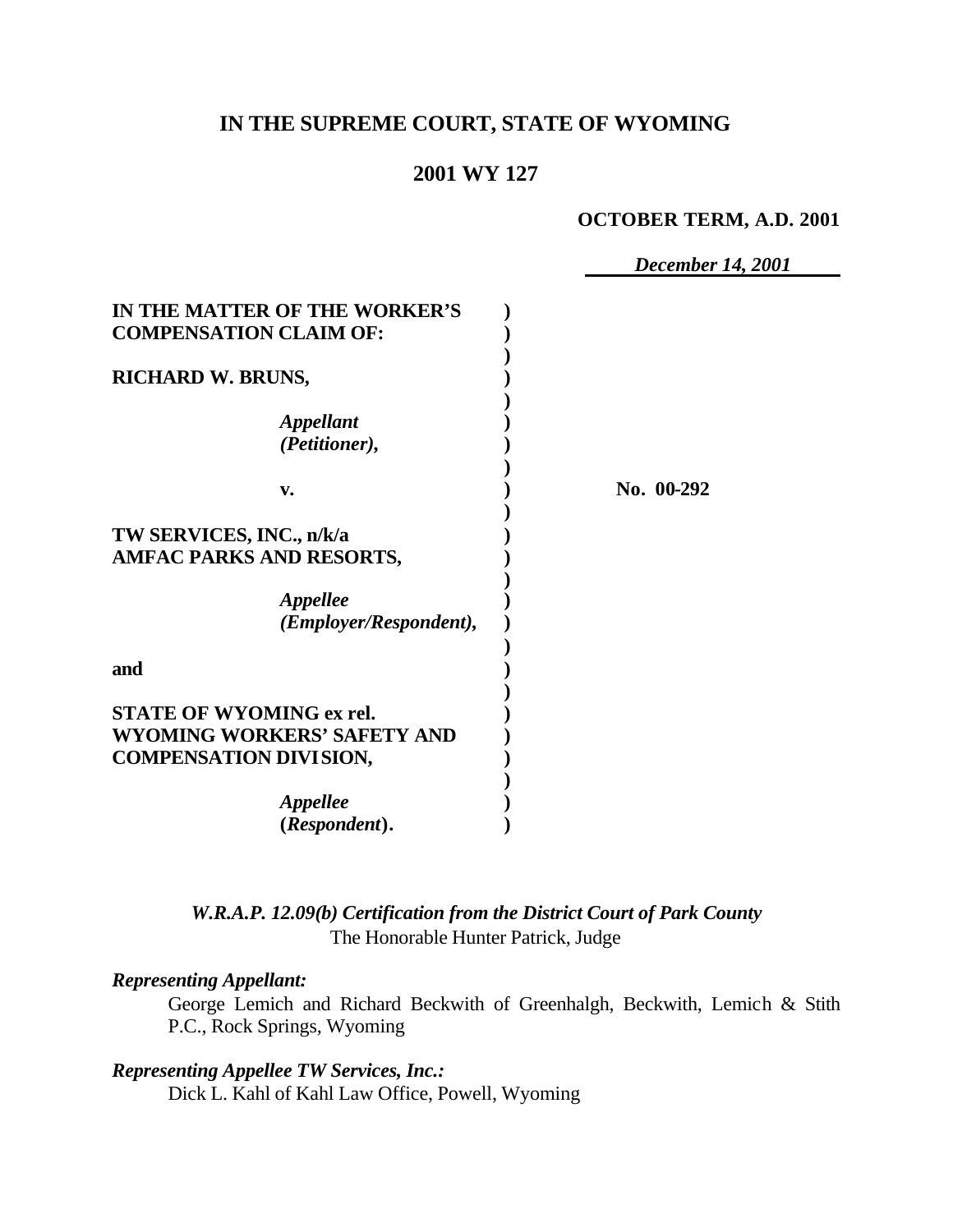*Representing Appellee State ex rel. Wyoming Workers' Safety and Compensation Division:*

Gay Woodhouse, Attorney General; John W. Renneisen, Deputy Attorney General; Gerald L. Laska, Senior Assistant Attorney General; and David L. Delicath, Assistant Attorney General

**Before LEHMAN, C.J., and GOLDEN, HILL, KITE, and VOIGT, JJ.**

**NOTICE: This opinion is subject to formal revision before publication in Pacific Reporter Third. Readers are requested to notify the Clerk of the Supreme Court, Supreme Court Building, Cheyenne, Wyoming 82002, of any typographical or other formal errors so that correcti on may be made before final publication in the permanent volume.**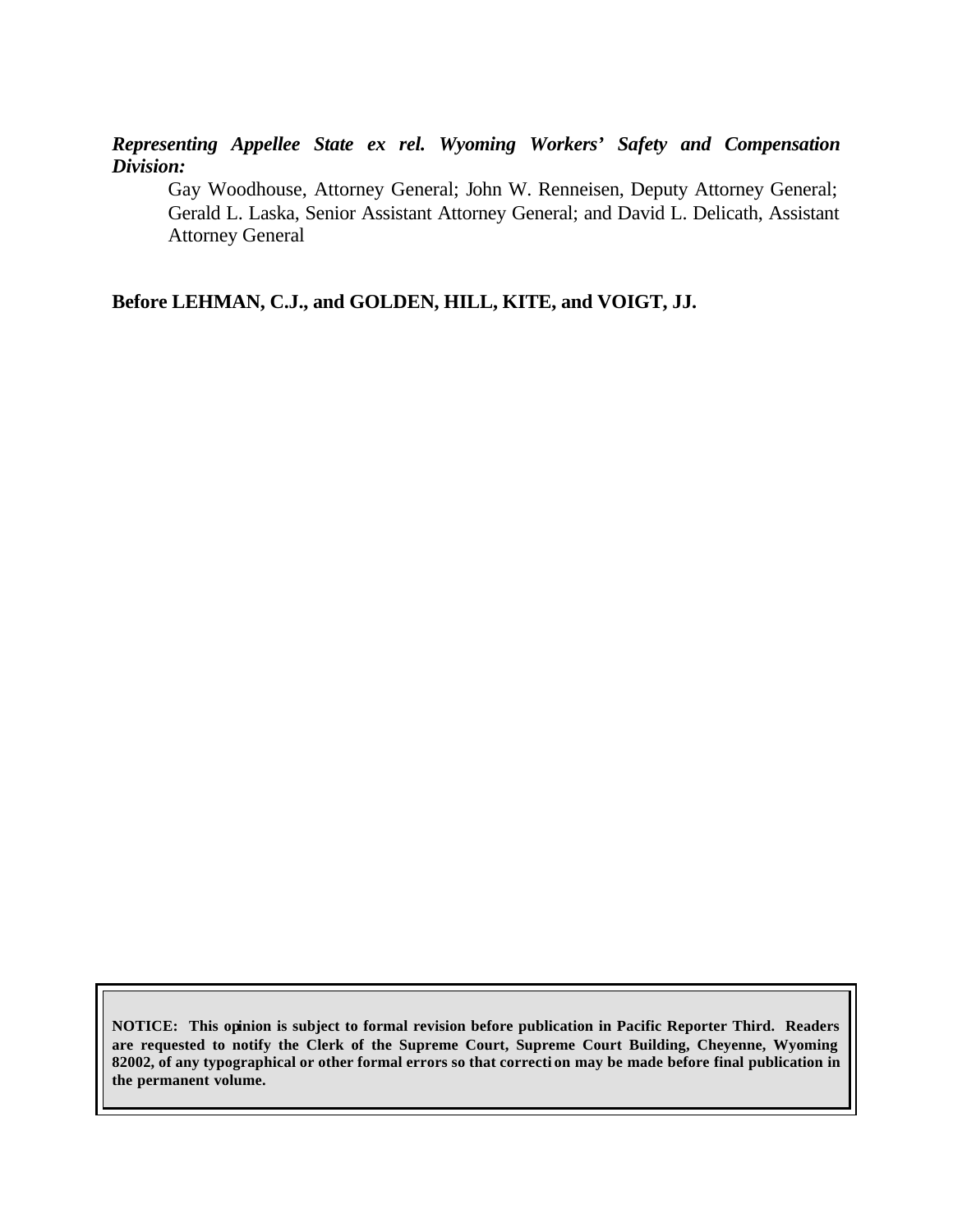#### KITE, Justice.

[¶1] Appellant Richard Bruns applied for worker's compensation benefits alleging he suffered a heart attack caused by his work as a middle porter at Mammoth Hot Springs in Yellowstone National Park.<sup>1</sup> The Division of Workers' Safety and Compensation (division) denied the claim. On appeal, the Office of Administrative Hearings (OAH) denied the claim on two grounds: (1) the claimant failed to establish his heart condition met the statutory requirements of Wyo. Stat. Ann. § 27-14-603(b) (LexisNexis 2001),<sup>2</sup> and (2) the claimant failed to establish a compensable work-related injury. The district court certified the petition for review to this court. We affirm the OAH's denial of benefits.

#### **ISSUES**

[¶2] Mr. Bruns presents these issues:

I. Whether, despite the law of the case, the Office of Administrative Hearings committed an error of law in concluding that the Workers' Compensation Division had not waived its objections to the compensability of Appellant's coronary condition under Wyo. Stat. §27-14-603(b) by its failure to state this objection in its Final Determination of his claim.

(i) There is a direct causal connection between the condition under which the work was performed and the cardiac condition; and

(ii) The causative exertion occurs during the actual period of employment stress clearly unusual to or abnormal for employees in that particular employment, irrespective of whether the employment stress is unusual to or abnormal for the individual employee; and

 $1$  The duties of the middle porter included the indoor and outdoor activities of cleaning the public restrooms, the hot tub cabins, and the hot tubs, vacuuming hallways, and dusting. The position is also referred to at various points of the record as a "mid-porter."

 $2^2$  Section 27-14-603(b) provides:

<sup>(</sup>b) Benefits for employment-related coronary conditions except those directly and solely caused by an injury, are not payable unless the employee establishes by competent medical authority that:

<sup>(</sup>iii) The acute symptoms of the cardiac condition are clearly manifested not later than four (4) hours after the alleged causative exertion.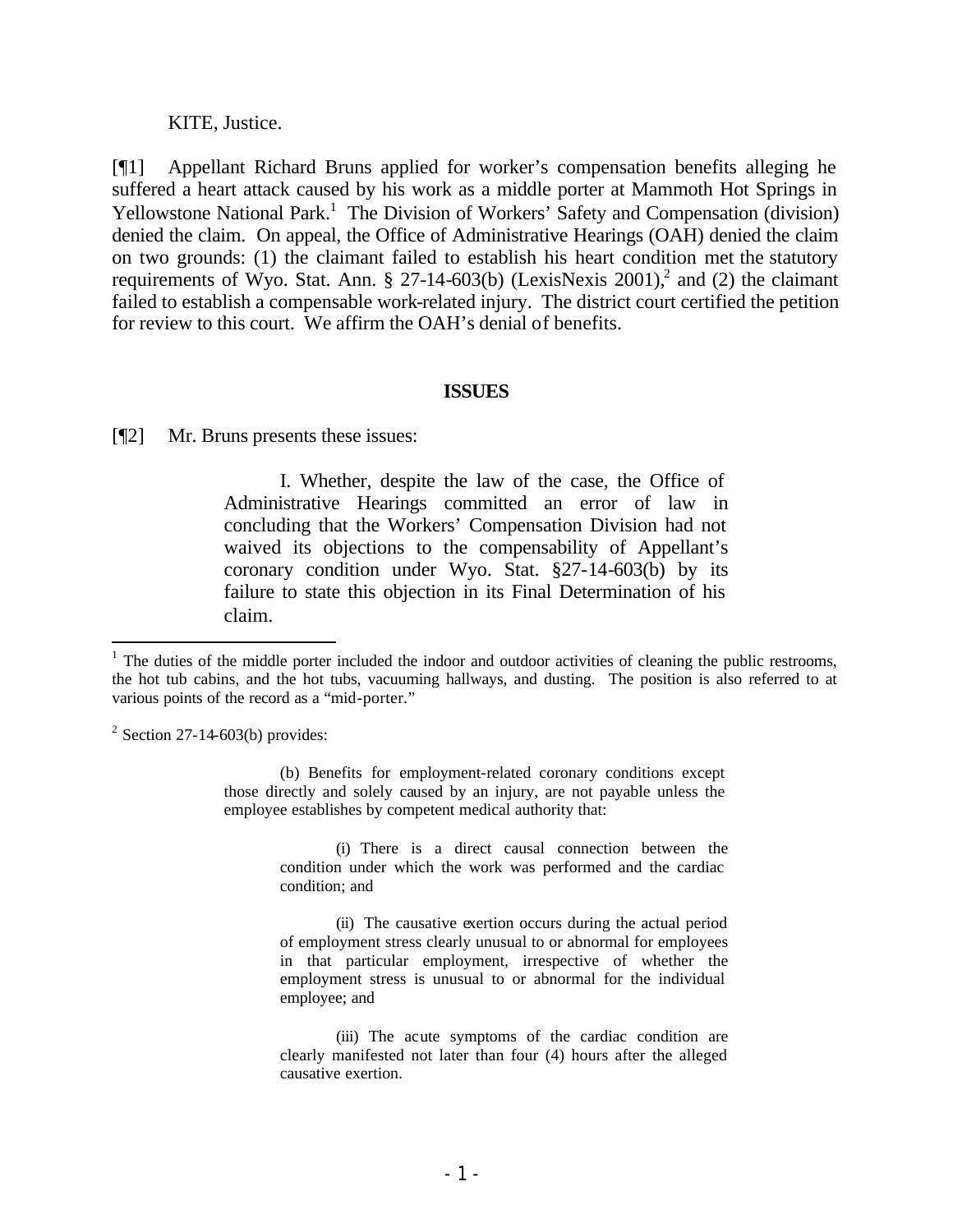II. Whether the conclusion of the Office of Administrative Hearings that the Appellant's myocardial infarction was the result of a pre-existing condition was supported by substantial evidence.

Appellee TW Services, Inc. frames the issues in the following manner:

1. Was the decision of the Office of Administrative Hearings, in applying the provisions of W.S. § 27-14-603(b) proper under the circumstances of this case?

2. Irrespective of the application of W.S. § 27-14- 603(b), was the decision of the Office of Administrative Hearings in denying benefits to Appellant supported by substantial evidence?

Appellee State ex rel. Wyoming Workers' Safety and Compensation Division restates the issues:

> I. Did the Hearing Examiner correctly conclude that Wyo. Stat. Ann. § 27-14-603(b) is applicable to Appellant's case?

> II. Did the Hearing Examiner correctly conclude, pursuant to Wyo. Stat. Ann. § 27-14-603(b), that Appellant failed to prove every element of his claim?

> III. Was the Hearing Examiner's finding that Appellant's myocardial infarction was the result of a preexisting condition supported by substantial evidence?

### **FACTS**

[¶3] During the winter season of 1995-96, Mr. Bruns was employed by TW Services as a middle porter at its Mammoth Hot Springs facility in Yellowstone National Park. Part of his duties included cleaning four outdoor hot tubs once an hour when the tubs had been used during the preceding hour. This cleaning entailed reaching over the edge of the hot tub to the inside tub edge with the arm extended at approximately shoulder level and lightly scrubbing or wiping the scum line with a sponge. The evening temperatures at this time of year averaged around zero degrees Fahrenheit, and the tub water temperatures were approximately 102 degrees Fahrenheit.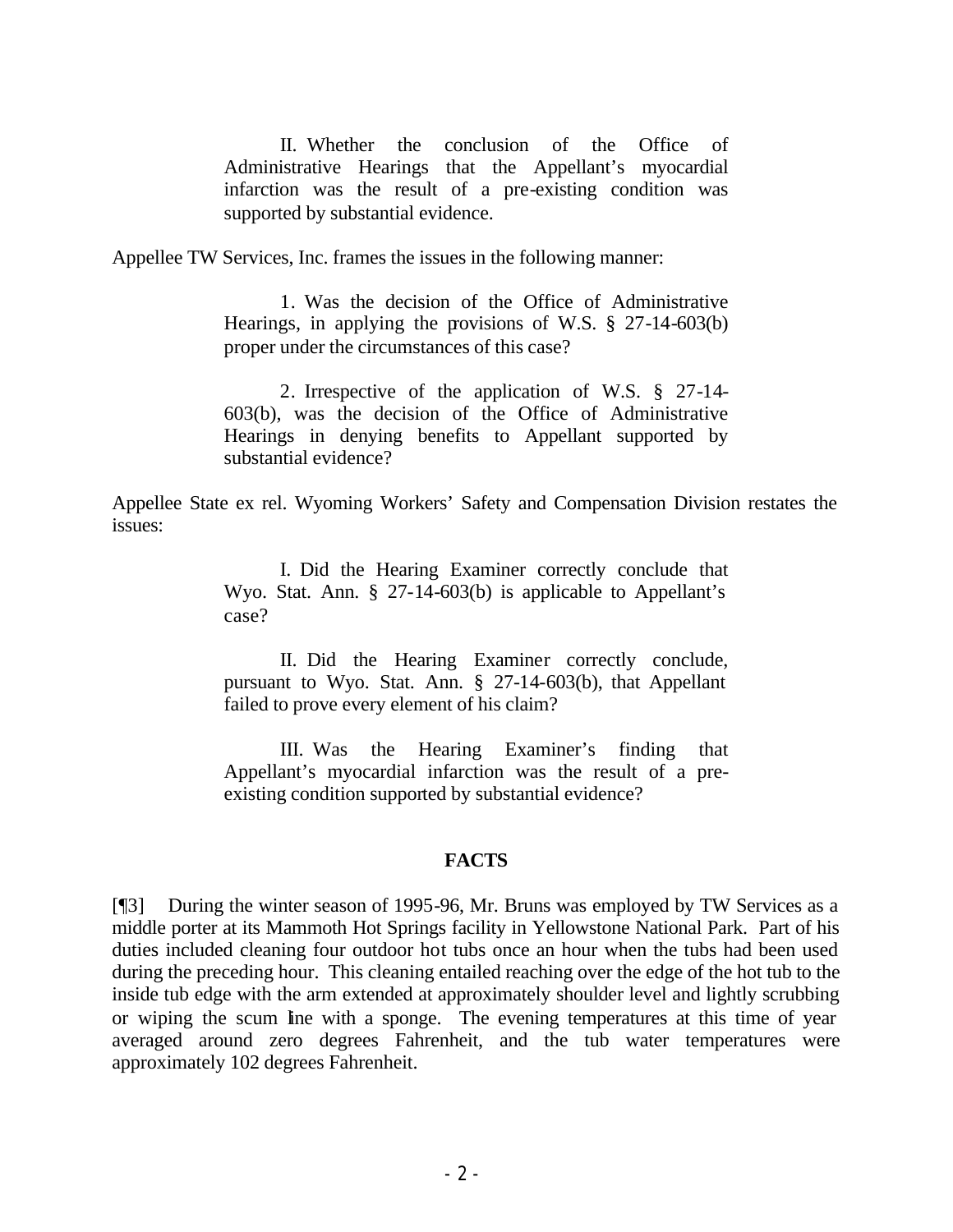[¶4] On the night of January 5, 1996, at about eleven o'clock in the evening, Mr. Bruns, who was fifty-one years of age, was cleaning the hot tubs when he experienced roughly six minutes of pain in his chest, wrist, and the right side of his jaw. After the pain subsided, he completed his work shift and went home.

[¶5] At six o'clock the next morning, Mr. Bruns was awakened by chest and jaw pain similar to the pain he had experienced the night before. He called an ambulance for transport to Livingston Memorial Hospital, where the emergency room physician, Dennis Noteboom, M.D., diagnosed an acute anterior myocardial infarction.In the history-and-physical-exam documentation, Dr. Noteboom noted Mr. Bruns was a periodic smoker and had a brother who died at the age of fifty due to a massive heart attack. Mr. Bruns was transferred to Deaconess Medical Center in Billings, Montana, for further evaluation by two cardiologists. These physicians conducted a cardiac catheterization with bilateral coronary angiography and placement of stents. Through this process, it was determined that Mr. Bruns had an eighty percent occlusion or blockage of the right coronary artery and a ninety-eight percent occlusion of the left anterior descending coronary artery.

[¶6] On January 25, 1996, Mr. Bruns filed a report of injury with the division.In this report, he described his injury in the following manner: "I WAS DOING HOT TUB LATE AT NIGHT AND THE TEMPERATURE WAS VERY LOW. I WENT INTO THE ROOM & PAINS WENT THROUGH THE ARMS & CHEST." In the employer section of the form, TW Services described the injury as: "Employee experienced a heart attack 1/6/96 (off duty). He was experiencing pains while working here and feels the cold temperature contributed." In the same report, TW Services objected to the claim stating, "1) No injury occurred while working. 2) No causal connection between the condition under which work was performed and [Mr. Bruns'] cardiac condition. 3) Stress claimed is not clearly unusual to or abnormal for employees in this position [middle porter] – No causative exertion."

[¶7] The division issued a final determination denying the claim for benefits on February 28, 1996. The stated reasons were, "The employer has objected to this injury for the reason that the injury did not occur at work. The Division is also objecting to this claim due to the fact that your coronary condition is hereditary and pre-existing." Objections to the determination were required to be filed by "affected parties" before March 25, 1996. Mr. Bruns timely filed an objection, but TW Services did not.

[¶8] The appeal was referred to the medical commission for hearing. The certified record filed with this court does not contain any of the medical commission's documentation. However, based on their briefs, the parties are in agreement that the medical commission heard the appeal and benefits were again denied. Mr. Bruns appealed the medical commission's denial, and the district court ultimately<sup>3</sup> held:

 $3$  Prior to issuing its decision, the district court certified two questions of law to this court. We declined to answer, conc luding an initial determination by the district court was appropriate. The questions, as framed in the district court's order of certification, are set out below: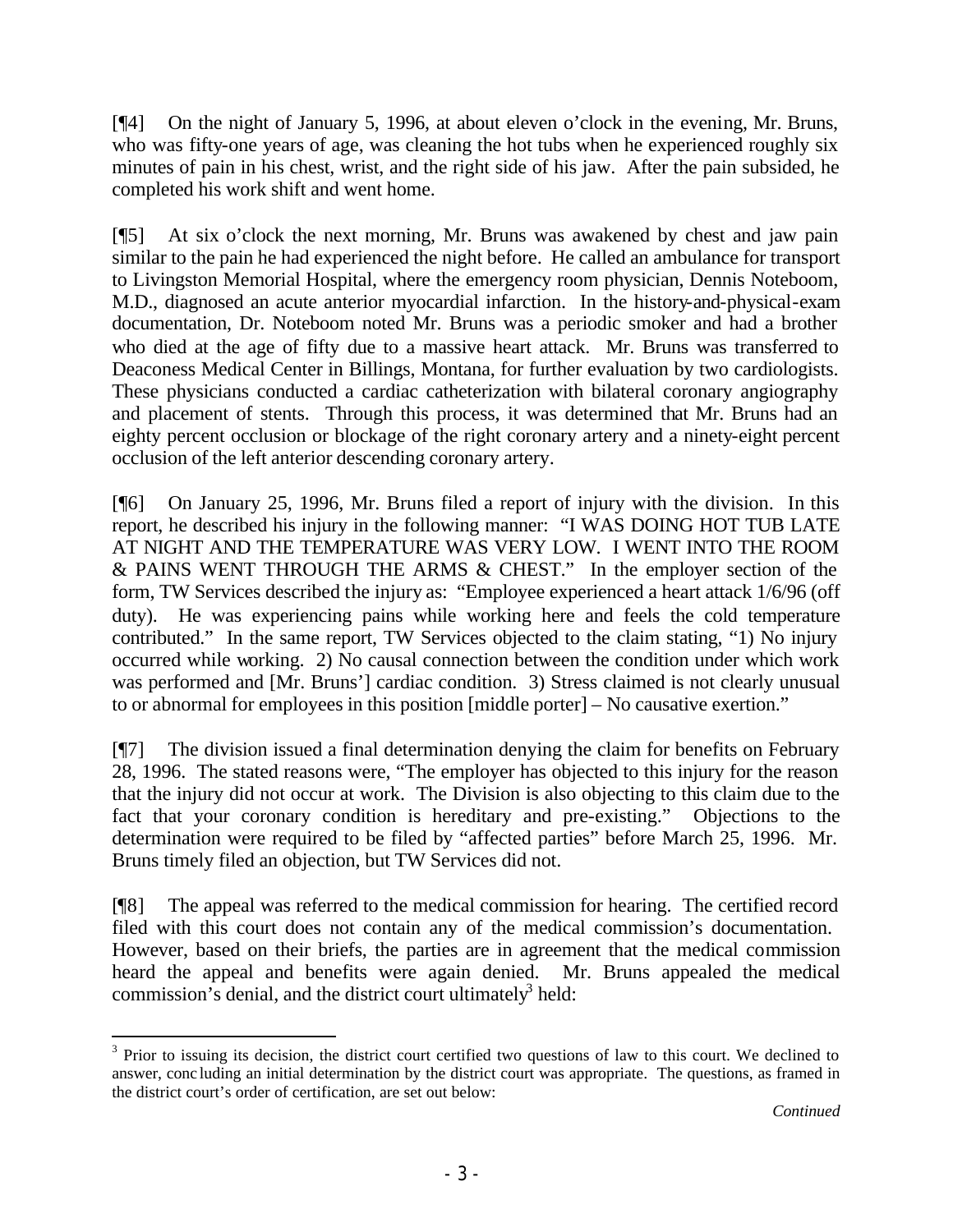1. The Medical Commission Hearing Panel did not have subject matter jurisdiction over this claim; consequently, its decision was void *ab initio*;

2. The procedure followed in this case pursuant to Wyo. Stat. § 27-14-616 resulted in unconstitutional violations of due process rights by depriving the Employee-Claimant of his fundamental substantive right to a fair and impartial hearing; and,

3. The Division of Workers' Safety and Compensation waived any objection to the compensability of the Employee-Claimant's coronary condition pursuant to Wyo. Stat. § 27-14- 603(b) by failing to state this objection in its Final Determination Letter.

The district court's order remanded the claim for a rehearing by the OAH on the objections stated in the notice of final determination. No appeal was taken from this final January 11, 2000, order.

[¶9] In April 2000, TW Services filed both an entry of appearance and a separate objection to the award of benefits with the OAH. As the employer, TW Services objected to the award of benefits specifically contending Mr. Bruns' injury failed to meet the statutory requirements of § 27-14-603(b). Mr. Bruns filed a traverse to the objection maintaining TW Services waived its right to participate in the appeal by having failed to object to the final determination letter by March 25, 1996. He further asserted the district court's order, by

 $\frac{1}{2}$  , and the set of the set of the set of the set of the set of the set of the set of the set of the set of the set of the set of the set of the set of the set of the set of the set of the set of the set of the set

<sup>1.</sup> Whether the enabling statute creating the Medical Commission, Wyoming Statute § 27-14-616 (1991 & Supp. 1996), and the Regular Rules of the Medical Commission result in unconstitutional violations of substantive due process rights by depriving the Employee-Claimant of his fundamental liberty interest to a fa[i]r and impartial hearing.

<sup>2.</sup> Whether the Division of Wyoming Workers' Safety and Compensation waived any objection to the compensability of the Employee-Claimant's coronary condition under Wyoming Statute § 27-14-603(b) (1977) by its failure to state this objection in its notice to the Employee-Claimant of the Final Determination of his claim.

*See* Wyoming Supreme Court Docket No. 97-366, Notice of Declination to Answer Certified Questions, filed January 7, 1998.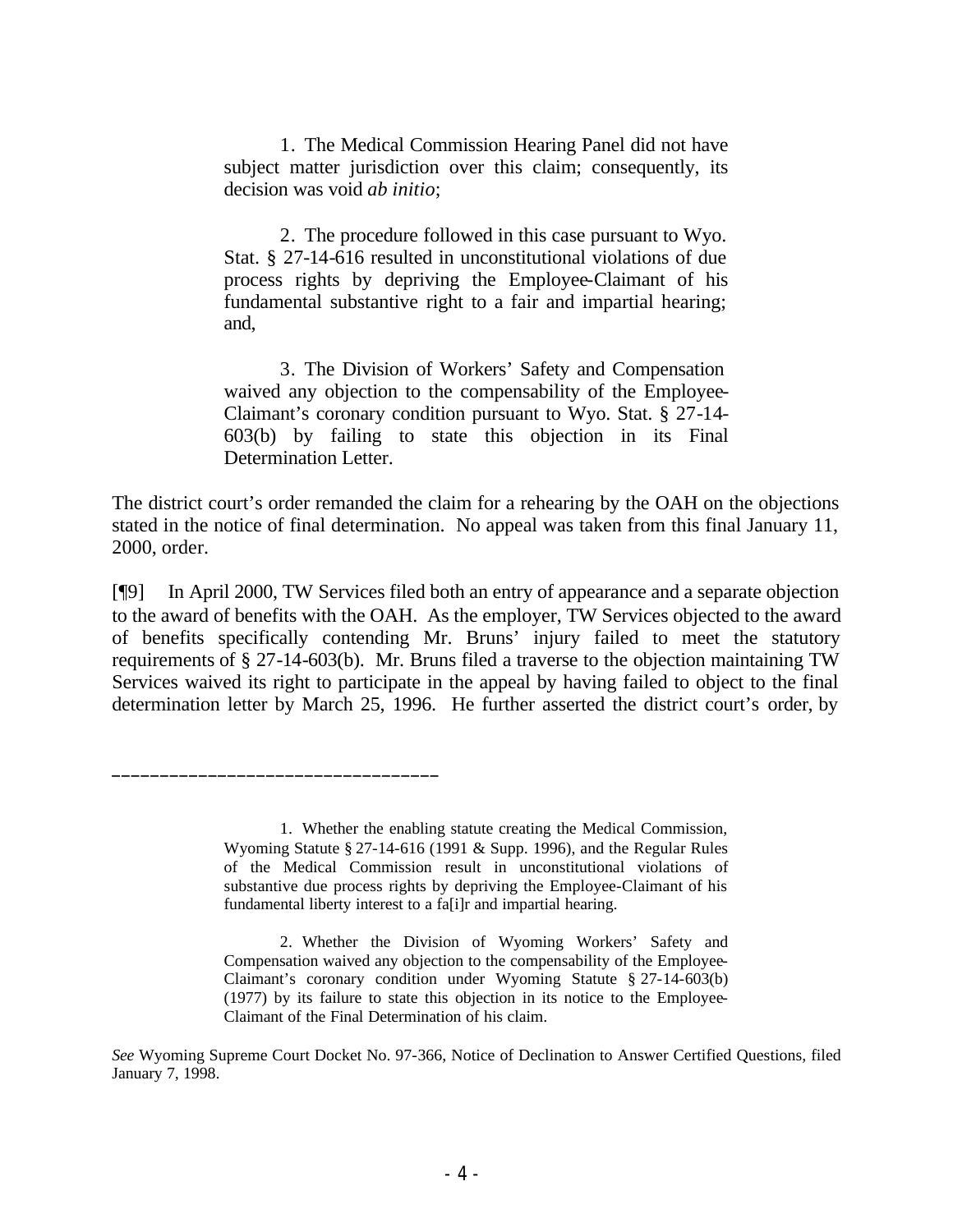either the "law of the case" doctrine or the related theory of collateral estoppel, precluded the applicability of § 27-14-603(b) from being relitigated.

[¶10] Prior to the June 19, 2000, OAH rehearing, the parties stipulated to the admission of the evidence, including testimony in the form of written deposition. For this reason, all the evidence was admitted at the commencement of the rehearing. Mr. Bruns was excused from appearing and did not testify in any manner, nor were any other live witnesses called to testify. Therefore, the hearing consisted of only oral argument by counsel as to the relevance and weight of the evidence, the effect of the district court's unappealed order, and, specifically, whether the standard of § 27-14-603(b) could be applied in light of that order.

[¶11] On July 20, 2000, the OAH issued an Order Denying Benefits holding that, despite the district court's order, § 27-14-603(b) was applicable and Mr. Bruns had failed to prove his coronary condition met the statutory requirements. The OAH further concluded, although the evidence demonstrated Mr. Bruns' underlying coronary condition predisposed him to an acute event, it did not establish the hot tub cleaning activity caused his myocardial infarction. Therefore, even if § 27-14-603(b) was not applied, Mr. Bruns did not meet his burden to prove the injury was work related. Mr. Bruns filed a petition for review of the administrative decision which the district court certified to this court.

## **STANDARD OF REVIEW**

[¶12] An employee-claimant in a worker's compensation case has the burden to prove all the statutory elements which comprise a compensable injury by a preponderance of the evidence. *Hanks v. City of Casper*, 2001 WY 4, ¶6, 16 P.3d 710, ¶6 (Wyo. 2001); *Sherwin-Williams Company v. Borchert*, 994 P.2d 959, 963 (Wyo. 2000); *Thornberg v. State ex rel. Wyoming Workers' Compensation Division*, 913 P.2d 863, 866 (Wyo. 1996). This includes establishing the cause of the condition for which compensation is claimed and proving that the injury arose out of and in the course of employment. *Wesaw v. Quality Maintenance*, 2001 WY 17, ¶10, 19 P.3d 500, ¶10 (Wyo. 2001); *Hanks*, ¶6; *State ex rel. Wyoming Workers' Compensation Division v. Espinoza*, 924 P.2d 979, 981 (Wyo. 1996). Put another way, the claimant has the burden of following procedures and rules contained within the Wyoming Worker's Compensation Act in order to establish entitlement to worker's compensation benefits. *Sherwin-Williams Company*, 994 P.2d at 963; *Pittman v. State ex rel. Wyoming Worker's Compensation Division*, 917 P.2d 614, 617 (Wyo. 1996).

[¶13] To meet the preponderance standard, the claimant must present evidence which leads the trier of fact to find that the existence of the contested fact is more probable than its nonexistence. *Sherwin-Williams Company,* 994 P.2d at 963. The evidence is not to be liberally construed in a claimant's favor when determining whether an injured worker has met that burden of proof. *Johnson v. State ex rel. Wyoming Workers' Safety and Compensation Division*, 2001 WY 48, ¶9, 23 P.3d 32, ¶9 (Wyo. 2001); *Ikenberry v. State ex rel. Wyoming Workers' Compensation Division*, 5 P.3d 799, 809 (Wyo. 2000).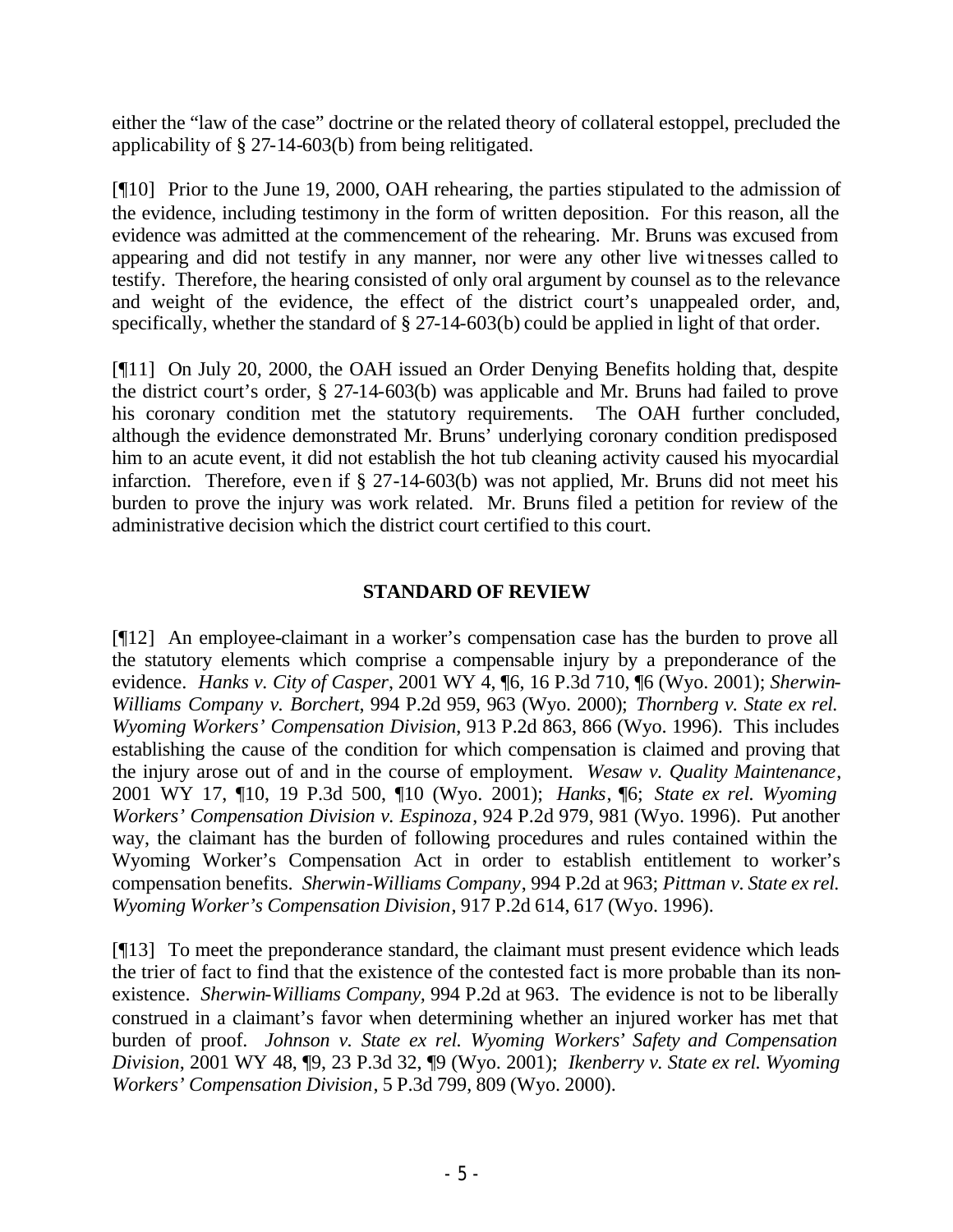[¶14] We review a hearing examiner's decision that a claimant has failed to meet the burden of proof under the "[a]rbitrary, capricious, an abuse of discretion or otherwise not in accordance with law" standard mandated in Wyo. Stat. Ann. § 16-3-114(c)(ii)(A) (LexisNexis 2001). *Hamilton v. State ex rel. Wyoming Workers' Safety and Compensation Division*, 2001 WY 20, 19, 18 P.3d 637, 19 (Wyo. 2001). The appealing complainant has the burden to prove arbitrary administrative action. *Id.* The agency, as fact finder, is charged with weighing the evidence and determining the credibility of witnesses. Id. Hence, the deference normally accorded to the trial court's findings of fact is extended to the administrative agency, and the agency's decision as to the facts will not be overturned unless it is clearly contrary to the overwhelming weight of the evidence. *Id.* To the extent this case presents determinations of questions of law, it is well settled that such rulings are reviewed *de novo*. *Sheth v. State ex rel. Wyoming Workers' Compensation Division*, 11 P.3d 375, 378 (Wyo. 2000); *State ex rel. Wyoming Workers' Safety and Compensation Division v. Wright*, 983 P.2d 1227, 1231 (Wyo. 1999); *Pohl v. Bailey Company*, 980 P.2d 816, 819 (Wyo. 1999).

# **DISCUSSION**

# **A. Application of § 27-14-603(b)**

[¶15] Mr. Bruns asserts that the OAH erred on rehearing by applying the coronary condition provisions of § 27-14-603(b) to evaluate his injury because the district court's order precluded consideration of the statutory standard pursuant to the "law of the case" and collateral estoppel. Although the propriety of the district court's order is not at issue herein, its effect on the subsequent rehearing is relevant.

[¶16] Of significance, the district court concluded the medical commission hearing panel did not have subject matter jurisdiction over Mr. Bruns' claim. Subject matter jurisdiction is the authority to hear and decide cases of the general class to which the proceedings in question belong. *Amoco Production Company v. Wyoming State Board of Equalization*, 7 P.3d 900, 904 (Wyo. 2000); *see also Weller v. Weller*, 960 P.2d 493, 495 (Wyo. 1998); *Lacey v. Lacey*, 925 P.2d 237, 238 (Wyo. 1996); *Fuller v. State*, 568 P.2d 900, 902-03 (Wyo. 1977). The subject-matter-jurisdiction requirement is equally applicable to courts and administrative agencies. *Amoco Production Company*, 7 P.3d at 904; *see also Wright*, 983 P.2d at 1231. Consequently, the district court found the medical commission did not have the proper authority to hear and decide Mr. Bruns' claim.

[¶17] The district court's order further provided the medical commission's decision was void *ab initio* due to the lack of subject matter jurisdiction. The expression "*ab initio*" is defined as meaning: "From the beginning; from the first act; from the inception." Black's Law Dictionary  $6(6<sup>th</sup>$  ed. 1990). The effect of the district court's ruling was that the medical commission's decision was void from its inception. We have previously acknowledged: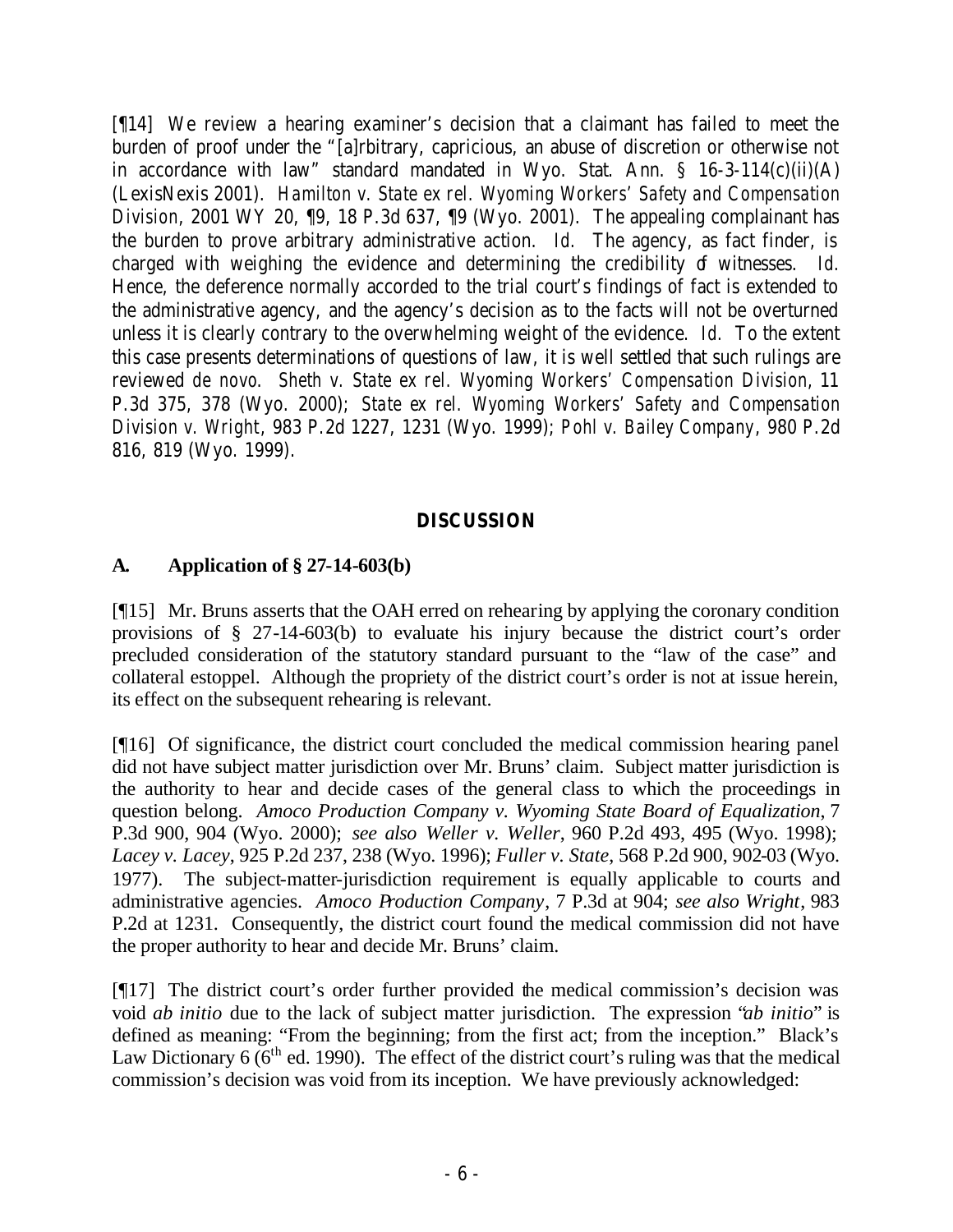"A void judgment is not entitled to the respect accorded to, and is attended by none of the consequences of, a valid adjudication. Indeed, a void judgment need not be recognized by anyone, but may be entirely disregarded or declared inoperative by any tribunal in which effect is sought to be given to it. It has no legal or binding force or efficacy for any purpose . . . ." 46 Am. Jur. 2d *Judgments* § 31 (1994).

*Thomas v. Thomas*, 983 P.2d 717, 720 (Wyo. 1999). "All orders arising from a void judgment are invalid." *Ruwart v. Wagner*, 880 P.2d 586, 591 (Wyo. 1994); *see also Wunnicke v. Leith*, 61 Wyo. 191, 157 P.2d 274, 278 (1945). Further, a void judgment is not *res judicata*. *Ferriter v. Estate of Blaney*, 607 P.2d 354, 357 (Wyo. 1980).

[¶18] "Where the judgment below was rendered without jurisdiction, an appellate court must ordinarily reverse and remand for dsmissal. Indeed, such a judgment cannot be reversed on the merits, because the decision below is void." 5 Am. Jur. 2d *Appellate Review* § 814 at 473 (1995). Further, the appellate court must dismiss an appeal of a void decision because, through attribution, the appellate court also lacks jurisdiction. *Id.* at § 864.

[¶19] The district court's order left the parties in the same positions they held prior to the proceeding before the medical commission. *KAC v. SR (Paternal Rights of TLB)*, 771 P.2d 811, 813 (Wyo. 1989). Whether or not this decision was correct is not at issue here as it was never appealed. Rather, we simply recognize its conclusive result. Due to the nullifying effect of this holding, the district court's further determinations<sup>4</sup> can only be viewed as advisory, not binding, in nature, including the conclusion that the division waived objection to the compensability of Mr. Bruns' coronary condition pursuant to § 27-14-603(b) by failing to state this objection in its final determination letter. This holding could not control the parties' actions on rehearing. The district court, having determined the medical commission lacked subject matter jurisdiction, likewise lacked jurisdiction to issue decisions as to the merits of the underlying claim. Accordingly, the parties were returned to the positions they held prior to the medical commission proceedings.

<sup>&</sup>lt;sup>4</sup> Although somewhat redundant, we restate the district court's further conclusions to facilitate the reading of this opinion:

<sup>2.</sup> The procedure followed in this case pursuant to Wyo. Stat. § 27- 14-616 resulted in unconstitutional violations of due process rights by depriving the Employee-Claimant of his fundamental substantive right to a fair and impartial hearing; and,

<sup>3.</sup> The Division of Workers' Safety and Compensation waived any objection to the compensability of the Employee-Claimant's coronary condition pursuant to Wyo. Stat.  $\S$  27-14-603(b) by failing to state this objection in its Final Determination Letter.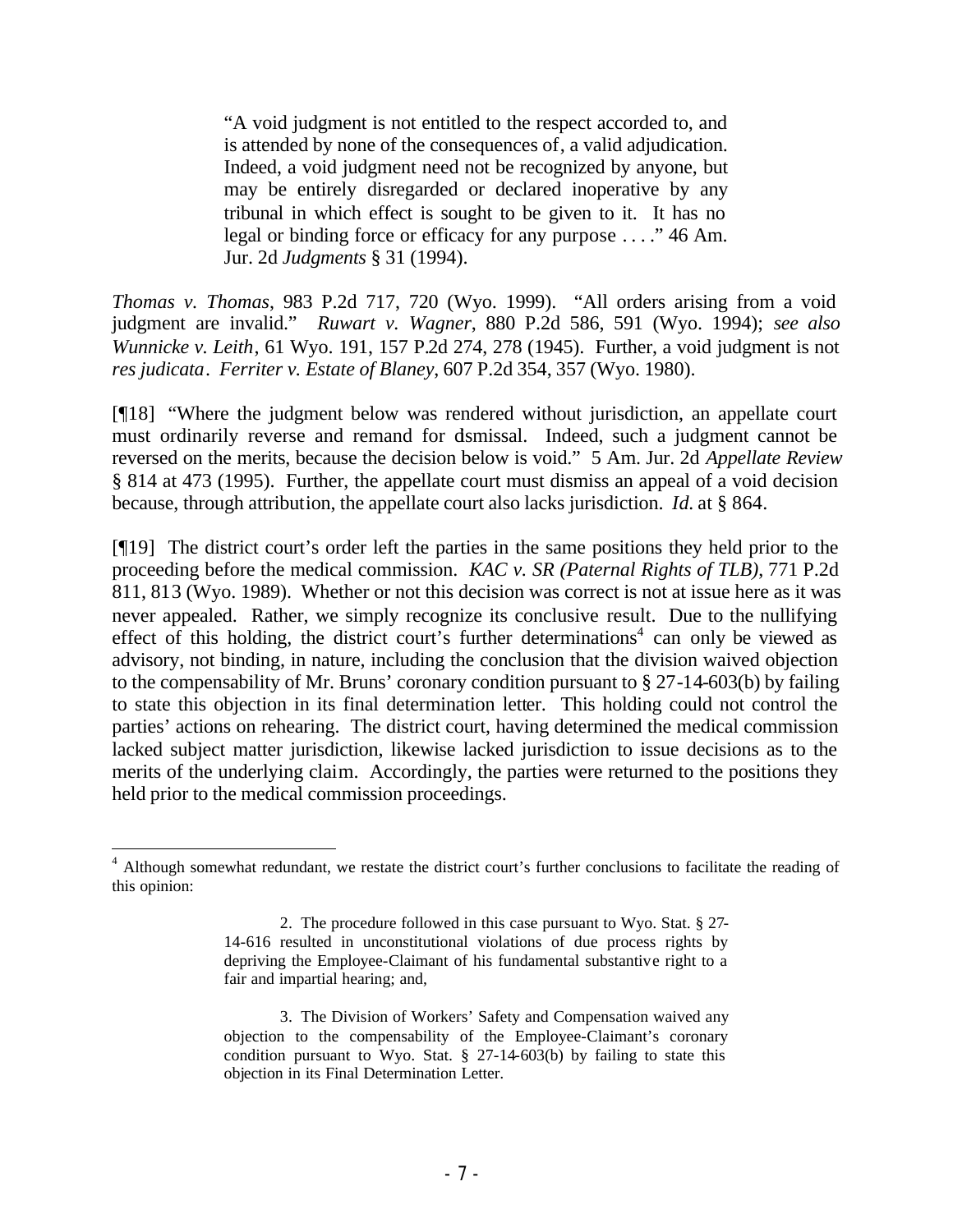[¶20] Mr. Bruns has vigorously argued that the "law of the case" and/or the related theories of collateral estoppel and *res judicata* precluded consideration of § 27-14-603(b) on rehearing.

> The "law of the case" doctrine stands for the proposition that a court's decision on an issue of law made at one stage of a case becomes a binding precedent to be followed in successive stages of the same litigation. This doctrine is designed to avoid repetitious litigation and to promote consistent decision making; thus, it is related to *res judicata*, collateral estoppel and *stare decisis*. Usually the "law of the case" doctrine requires a district court to adhere to its prior rulings, adhere to the rulings of an appellate court, or adhere to another judge's rulings in the same case or a closely related case.

*Lyden By and Through Lyden v. Winer*, 913 P.2d 451, 454 (Wyo. 1996) (citations omitted); *see also Triton Coal Company v. Husman, Inc.*, 846 P.2d 664, 667 (Wyo. 1993). In this matter, the definitive "law of the case" was the district court's determinations that the medical commission lacked subject matter jurisdiction and its decision was void *ab initio*. This result is inescapable. The district court's ruling eclipsed its own jurisdiction to further consider the merits of the appeal, and, as stated before, a void judgment is not *res judicata*. Am. Jur. 2d, *supra* at § 864; *Ferriter*, 607 P.2d at 357. Neither the district court's advisory pronouncements nor the "law of the case" and related doctrines precluded application of § 27-14-603(b) on rehearing. Due to the manner of the remand, the parties were returned to their original positions as of the February 28, 1996, final determination notice.

[¶21] In light of these circumstances, we must determine whether the OAH properly considered § 27-14-603(b) on rehearing.

> We have previously held that issues not given in the Division's "Final Determination" letter can be raised in pleadings such as disclosure statements. *In Matter of Workers' Compensation Claim of Ireland v. State ex*[] *rel. Wyo. Workers' Comp. Div.*, 998 P.2d 398, 401 (Wyo. 2000). *Ireland* also ruled that "[p]leadings are used to give parties notice of the nature of claims and defenses, to narrow the issues, and to guide the parties and the court in the conduct of the case. If the pleadings and notice of hearing are to mean anything in a contested case hearing, the hearing examiner must be limited to considering only those issues presented in the notice and pleadings." *Id.* (citation omitted).

*Wesaw*, ¶20. The issue we must decide is whether § 27-14-603(b) was raised in any of the pleadings filed subsequent to the remand order. To do so, we have to resolve an initial issue regarding TW Services' participation in the remand proceedings.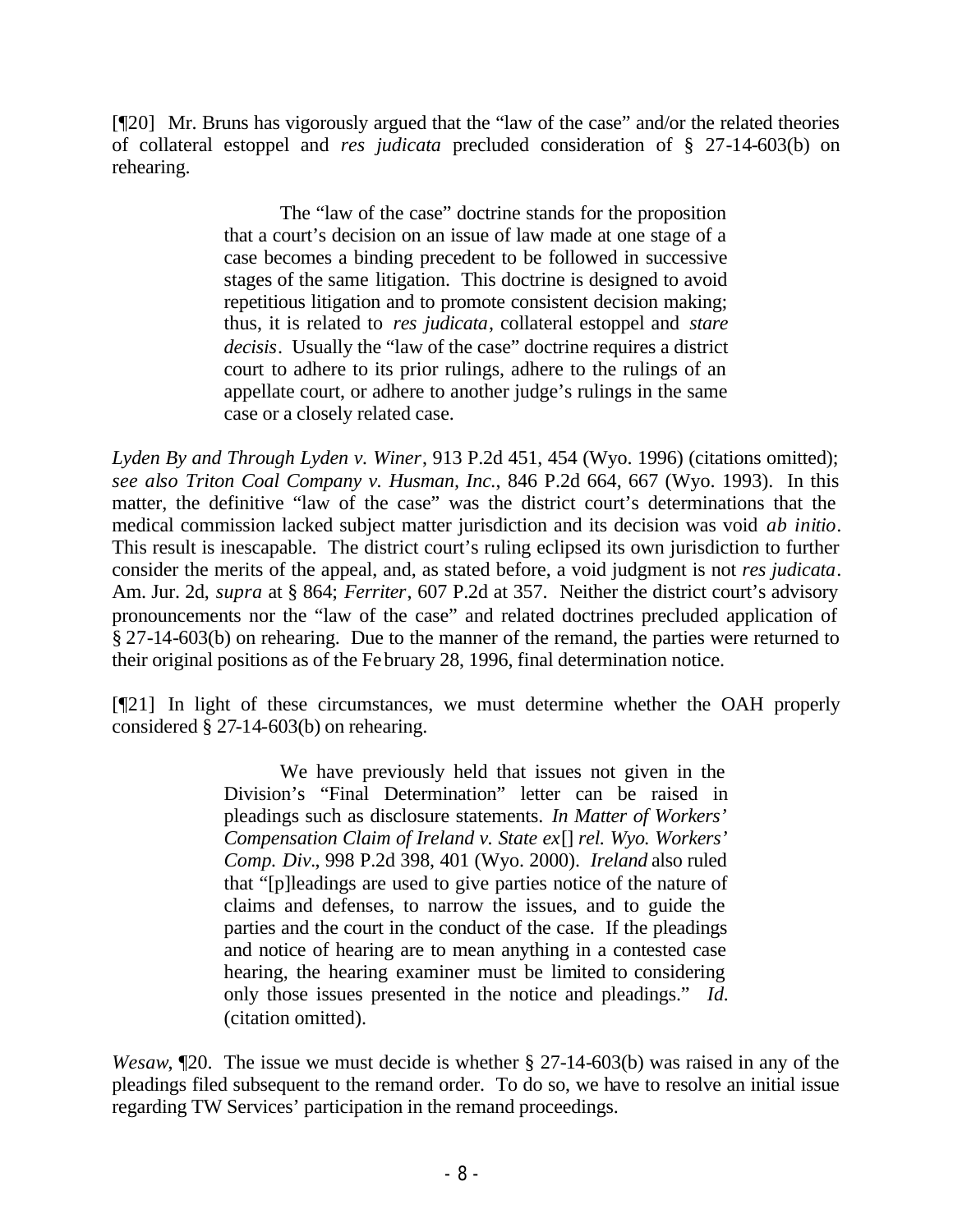[¶22] Mr. Bruns has asserted that TW Services failed to file an objection to the final determination notice by the original deadline of March 25, 1996, and, therefore, was prevented from participating in the hearing on remand. This contention lacks merit. TW Services did object to the award on the original claim form and prevailed to the extent benefits were denied. It was not thereafter compelled to file an objection to the final determination denying benefits. Mr. Bruns seems to suggest, when employers object to an award and the benefits are denied, to remain a proper party, they must file further "objections"<sup>5</sup> to the final determination even though they agree with the end result. Such a requirement encourages the filing of needless "objections" to all final determinations to ensure employers have a place at the table if, through complex proceedings or otherwise, they ultimately find they need one. It could also be interpreted to mean claimants must file "objections" to all final determinations even when benefits are granted consistent with their applications in order to retain party status. Such a requirement would inevitably waste considerable resources and produce little, if any, benefit to the process of determining proper compensation for injured workers.

[¶23] TW Services appropriately filed an objection to Mr. Bruns' application for benefits alleging the claimed injury failed to meet the coronary condition requirements of § 27-14- 603(b). This objection, duly served on Mr. Bruns' attorney, constituted a pleading as contemplated by *Ireland v. State ex rel. Wyoming Workers' Compensation Division*, 998 P.2d 398 (Wyo. 2000). Subsequently, Mr. Bruns filed a traverse to the objection demonstrating actual notice that TW Services intended to litigate the issue. These pleadings gave the parties manifest notice of the nature of claims and defenses, permitted the issues to be narrowed, and guided all concerned in the conduct of the case. *Wesaw*, ¶20. Mr. Bruns received adequate notice of the § 27-14-603(b) objection to permit his informed response at the rehearing. Therefore, we conclude the OAH appropriately applied  $\S$  27-14-603(b) on rehearing. In so holding, we do not imply the final determination provided insufficient notice to Mr. Bruns that § 27-14-603(b) was at issue. Rather, it is unnecessary to address this question because Mr. Bruns had actual notice through the pleadings filed by TW Services.

### **B. Burden of Proof**

[¶24] There is no dispute that Mr. Bruns experienced a myocardial infarction. The only remaining questions are whether Mr. Bruns met his burden under § 27-14-603(b) and whether the OAH's decision to deny benefits was arbitrary and capricious. The statutory standard for employment-related coronary conditions<sup>6</sup> requires the employee establish by competent medical authority that

 $5$  We note the term "objection" is something of an oxymoron in this circumstance where what actually would be filed is more along the line of an "affirmative-objection." This observation merely underlines the futile character of such an artificial requirement.

<sup>&</sup>lt;sup>6</sup> Employment-related coronary conditions directly and solely caused by an injury are excepted from these provisions. Section 27-14-603(b).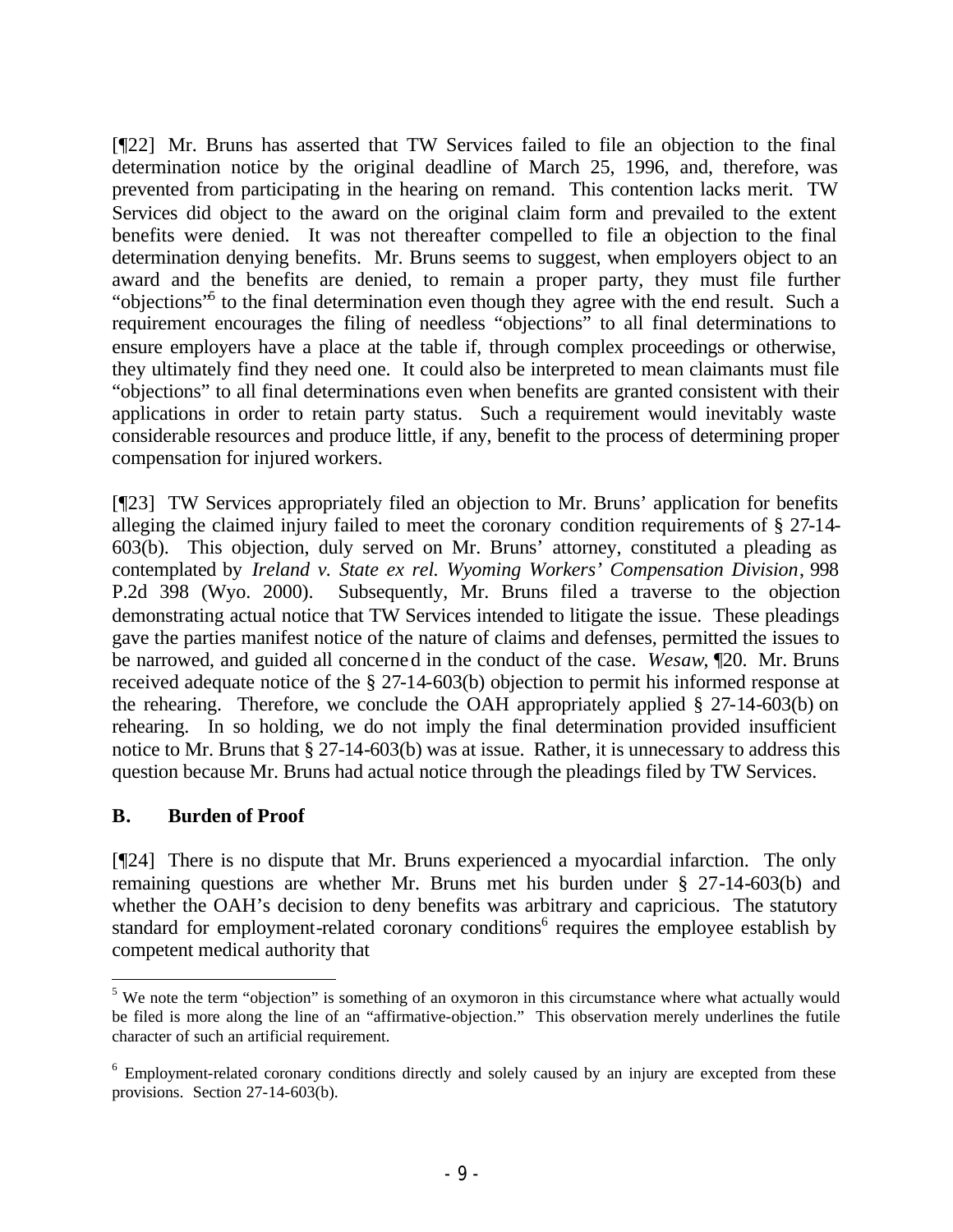(i) There is a direct causal connection between the condition under which the work was performed and the cardiac condition; *and*

(ii) The causative exertion occurs during the actual period of employment stress clearly unusual to or abnormal for employees in that particular employment, irrespective of whether the employment stress is unusual to or abnormal for the individual employee; *and*

(iii) The acute symptoms of the cardiac condition are clearly manifested not later than four (4) hours after the alleged causative exertion.

Section 27-14-603(b) (emphasis added). The statute unequivocally requires the claimant prove the injury meets *all three elements* in order to qualify for benefits. The evidence in the case was distinctly sparse. Mr. Bruns did not testify, and the record contains no explanation for his absence. His only statements are found in his original claim form and his letter requesting a hearing. The only testimony received was in the form of depositions of two witnesses–Dr. Noteboom, the emergency room physician who treated Mr. Bruns on the morning of his heart attack; and Mr. Bruns' supervisor, who testified regarding the normal work duties of a middle porter. In addition, there were medical records from both Livingston Memorial Hospital and Deaconess Medical Center.

[¶25] Upon review of both the hearing examiner's numerous and detailed findings and the record, it is evident that the OAH's Order Denying Benefits provides a thorough and accurate appraisal of the evidence as submitted. The order succinctly summarizes the key findings and conclusions which sustain the principal determination that the requirements of § 27-14-603(b) were not met as follows:

> 30. Bruns has failed to meet his burden as imposed by WYO. STAT. ANN. § 27-14-603(b) (LEXIS 1995). There is no evidence that Bruns experienced an actual period of employment *stress* clearly unusual to, or abnormal for middle porters. In fact all the evidence establishes that he was doing the same work in the same conditions as all other porters. Bruns has failed to establish there was a causative exertion which resulted in the acute event. Dr. Noteboom opined that Bruns' work effort while scrubbing the hot tubs was the causative effort which caused the acute event. However, Dr. Noteboom did not know or could not quantify the work effort exerted while cleaning hot tubs. Bruns' supervisor was familiar with the work effort required in cleaning the hot tubs and she indicated it was a wiping motion while using a sponge. Lastly Bruns has failed to establish the